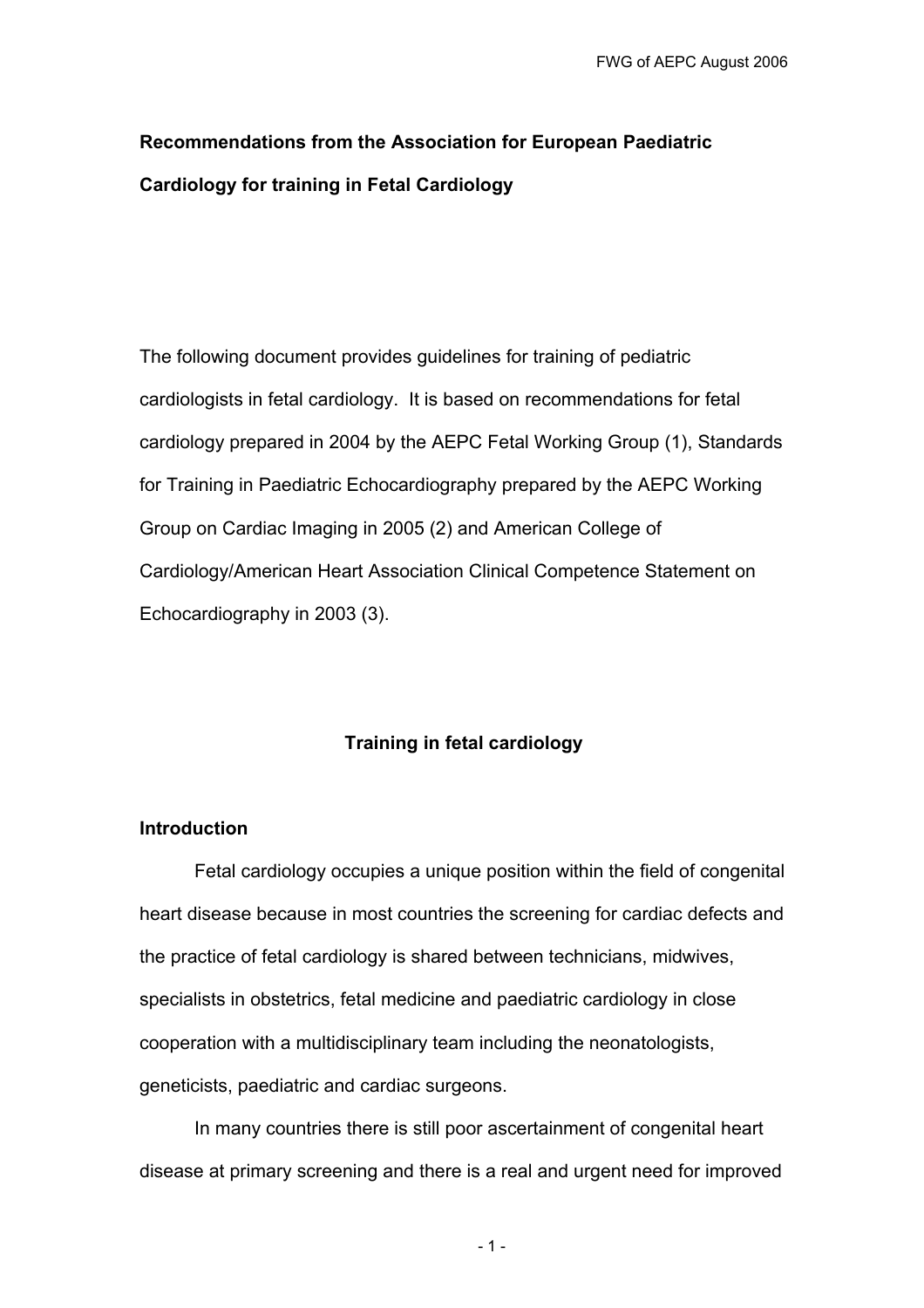training of all who work in this field. However, this document aims to update only the general requirements for training in fetal cardiology for paediatric cardiologists. This was originally produced by the Fetal Working Group (FWG) of AEPC in 2004 (1). It is recognised that a comprehensive set of guidelines covering the needs of all specialties is beyond the scope of this document.

We would endorse the creation of an exit examination to allow demonstration and independent verification of competency at two levels; "Advanced" and "Expert" This could be run by the Fetal Working Group of the Association for European Paediatric Cardiology.

#### **Levels of Training**

We propose two levels of training

#### *Level 1 "Advanced level"*

This level should be obtained by pediatric cardiologists in training and is required for recognition as a general European paediatric cardiologist. It is designed to ensure these cardiologists will be able to examine the fetal heart from time to time in their future posts. After completed training the candidate should be able to distinguish between the normal and abnormal heart and to make a reasonably comprehensive diagnosis of fetal heart defects including Doppler interpretation of fetal hemodynamics.

#### *Level 2 "Expert level"*

This is the level of a fully trained, practicing fetal cardiologist whose major role is the detection, diagnosis and management of fetal cardiovascular disease. It

- 2 -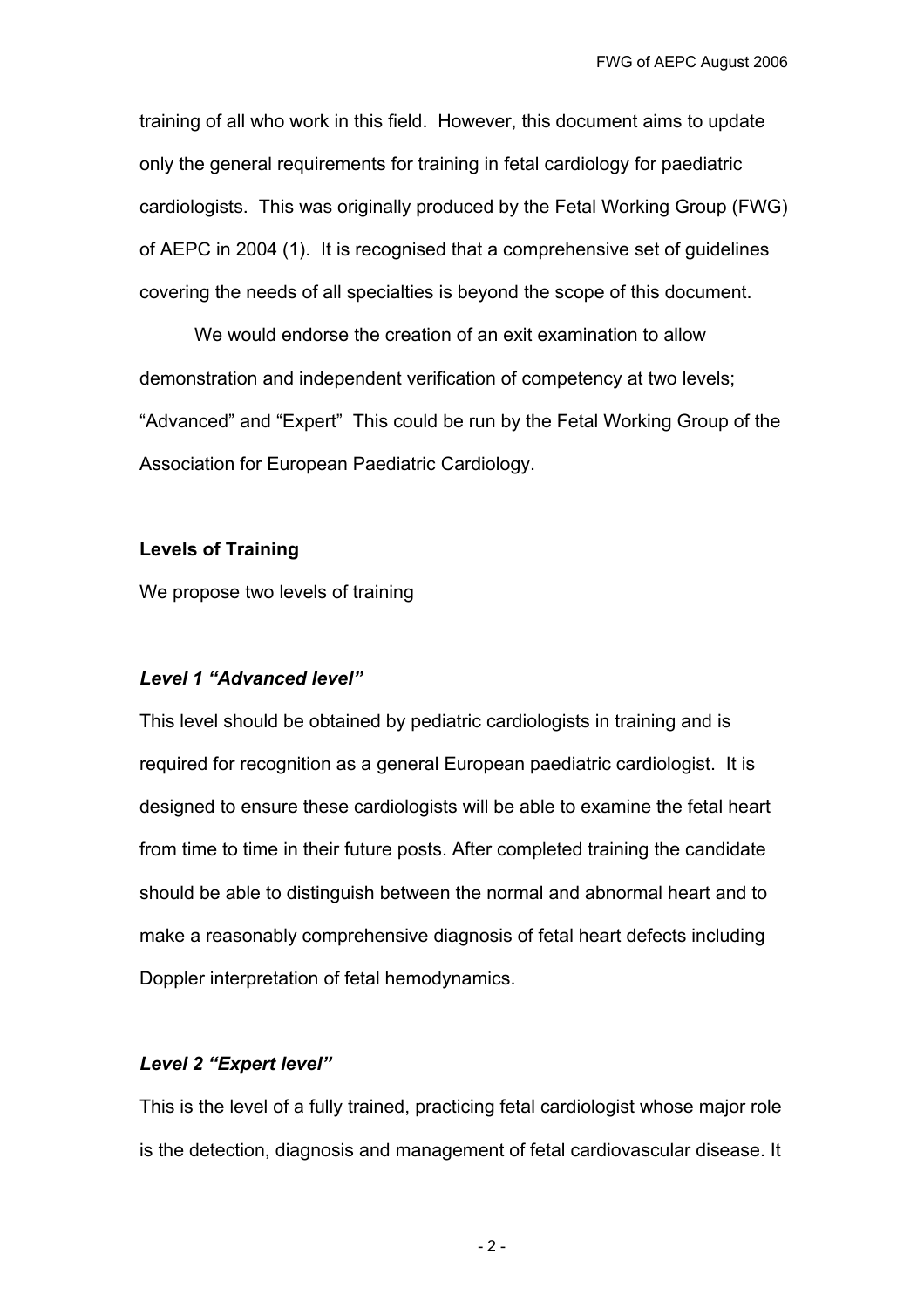is the level required to be an expert in a subspecialty in European paediatric cardiology. The fetal cardiology specialist is capable of high diagnostic accuracy, can give an informed prognosis, has the requisite skills in counselling, and recognises the limitations of her/his own knowledge and experience. The specialist should also have the ability to effectively communicate with and understand the role of other relevant subspecialties, such as fetal medicine, obstetrics and clinical genetics.

# **Training Requirements for each level**

## **Level 1**

## **Required knowledge**

It is assumed that the candidate has already attained competence in the use of ultrasound in the examination of the paediatric heart including an understanding of sequential segmental analysis. In addition the candidate should exhibit knowledge of:

- 1. The physical principles of safety of ultrasound during fetal scanning:
- 2. The range of probes used in fetal echocardiography
- 3. How to adjust settings for proper evaluation of the fetal cardiovascular system
- 4. How to evaluate number of fetuses, fetal position and the most important fetal measurements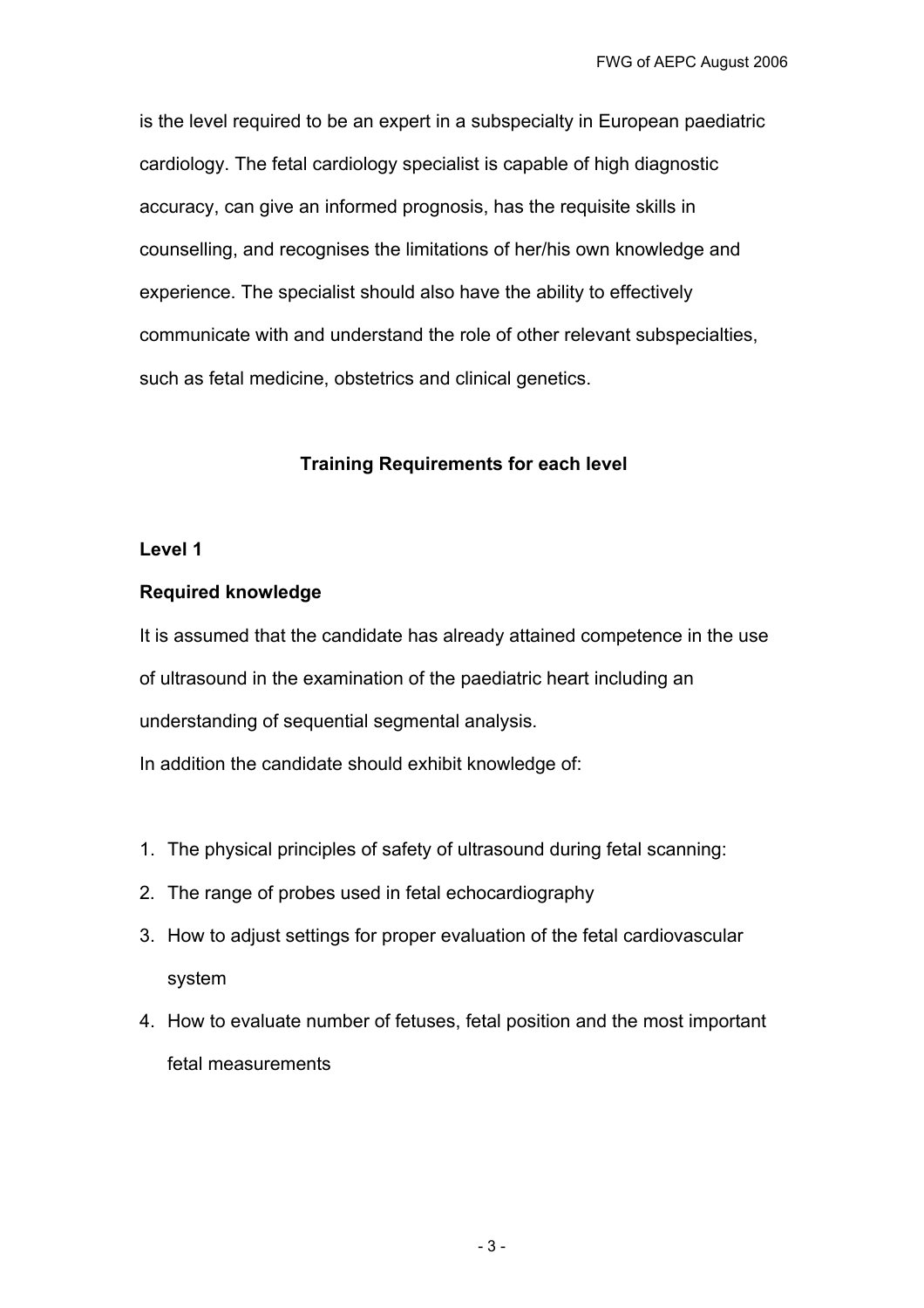5. The basic differences between the fetal and neonatal circulation and how to examine and interpret umbilical, venous duct, arterial duct and middle cerebral artery flow waveforms.

# **Training schedule**

The duration of training will depend on the through-put of the unit but the candidate should:

- 1. Perform at least 50 normal fetal scans with evaluation of:
	- a. Number of fetuses
	- b. Fetal position

c. Fetal biometry, such as biparietal diameter, femoral length, and abdominal circumference

d. Doppler of umbilical vessels, arterial and venous ducts and middle cerebral artery

- 2. Demonstrate cardiac anatomy in at least 30 fetuses:
	- a. Situs
	- b. Sequential segmental analysis
	- c. Assessment of physiology using colour Doppler, pulsed Doppler and M-mode
- 3. Evaluate abnormal fetal echocardiography results:

a. Assist in the prospective evaluation of a minimum of 20 cardiac abnormalities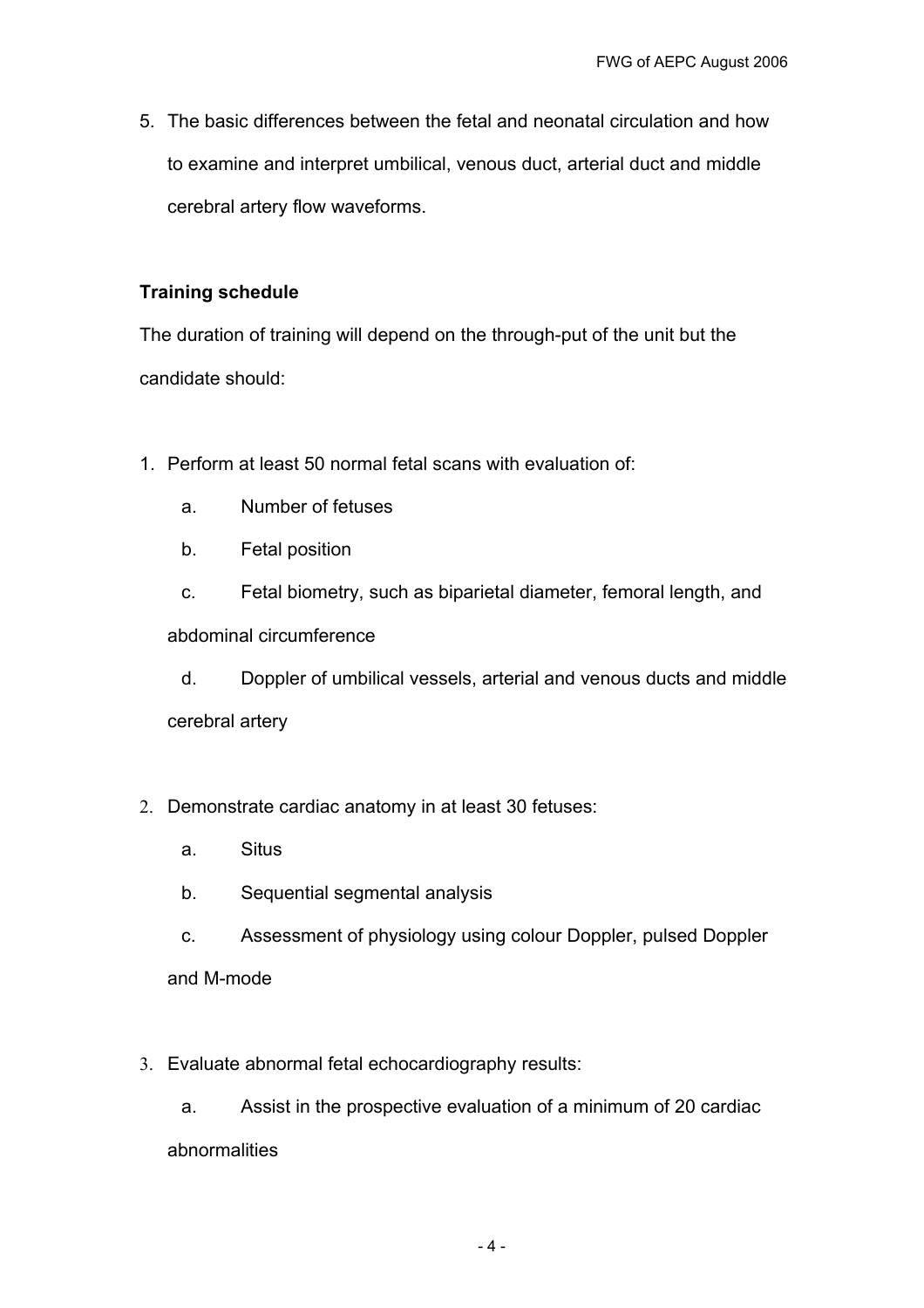b. Independently evaluate a minimum of 30 cardiac abnormalities off

– line from retrospective records

c. Attend the first counselling session of at least 5 families diagnosed with heart disease in their fetus.

d. Understand the indications for referral to a specialised fetal medicine unit for an advanced assessment

# 4. Attend fetal cardiology courses:

- a. One basic fetal echocardiography course including morphology
- b. One combined fetal echocardiography and fetal medicine course

## **Level 2**

# **Required knowledge**

To become Level 2 certified in fetal cardiology the candidate should be a fully trained paediatric cardiologist who has passed Level 1 training. In addition the candidate should:

- 1. Have more advanced knowledge of obstetric scanning:
	- a. Ultrasound markers of chromosomal and genetic disorders in pregnancy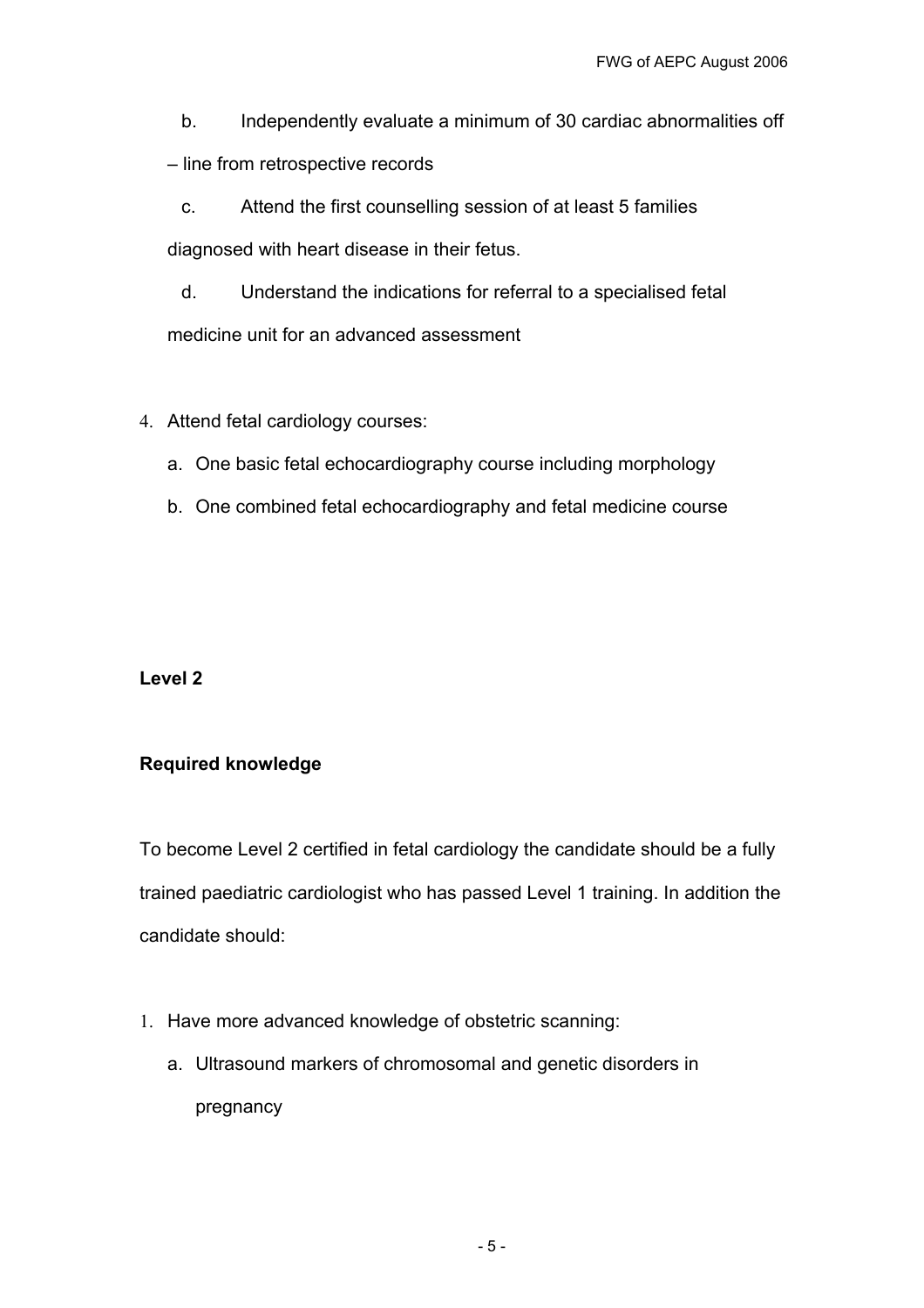- b. Common extracardiac defects which can co-exist with congenital heart defects
- c. Diagnosis of other fetal problems, such as hydrops and twin-to-twin transfusion syndrome
- 2. Have basic knowledge of clinical genetics:
	- a. When and how the karyotype can be obtained including success rate and risk.
	- b. Molecular techniques in modern genetics, and use in fetal cardiology (e.g. microdeletion of 22q11)
	- c. Association between fetal cardiac defects and genetic syndromes
- 3. Be familiar with rules for termination of pregnancy for country of practice
- 4. Be capable of independent parental counselling
- 5. Possess up-to-date knowledge of pediatric cardiology practice:
	- a. Short and long term results of postnatal surgical or catheter based treatment for different heart defects
	- b. Impact of extra-cardiac malformations on results of treatment
- 6. Be familiar with fetal therapy for arrhythmia and structural heart defects:
	- a. Anti-arrhythmic drugs, dosage, monitoring and side effects
	- b. Knowledge of proposed patient selection, current results and technique of performing fetal catheter intervention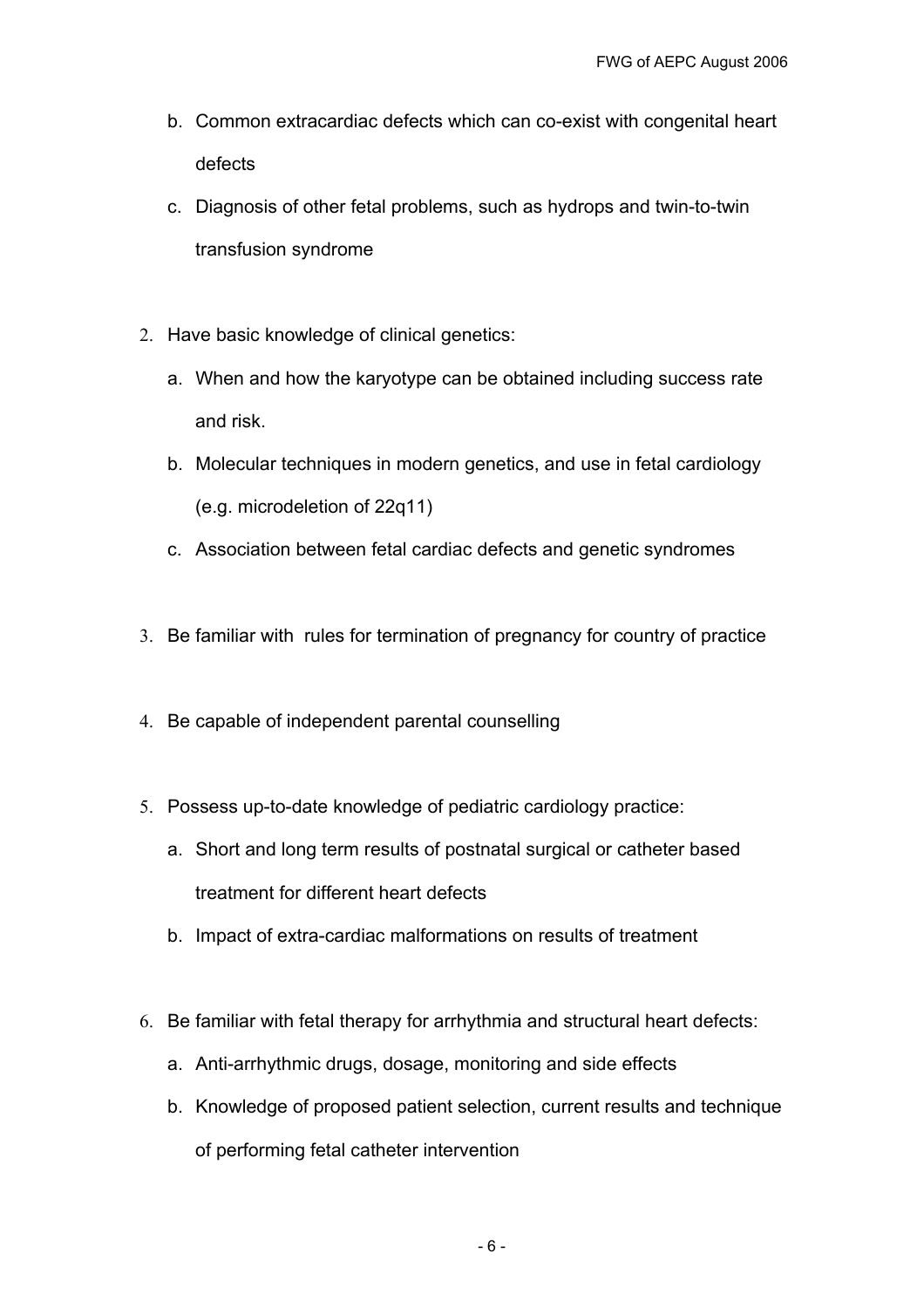- 7. Be familiar with issues of management:
	- a. Decision making concerning place, time and mode of delivery (in close co-operation with the obstetrician)
	- b. Prenatal planning of postnatal assessment and treatment, such as prostaglandin therapy and Rashkind septostomy
- 8. Have knowledge of choices of fetal therapy in non-cardiac disease leading to heart failure, for example:
	- a. Anemia
	- b. Twin-to-twin transfusion syndrome
	- c. Diaphragmatic hernia

## **Training schedule**

Requirements to obtain and maintain Level 2 specialisation

- 1. Expected workload/experience:
	- a. Work for at least 3 years in a unit performing at least 200 fetal echocardiograms per year, including at least 30 fetuses with cardiac abnormality per year (structural and functional)
	- b. Experience in evaluation of fetal heart anatomy in the first trimester of pregnancy (11 – 14 weeks)
- 2. Education and assessing quality of screening:
	- a. Organising lectures and courses (for obstetricians and cardiologists)